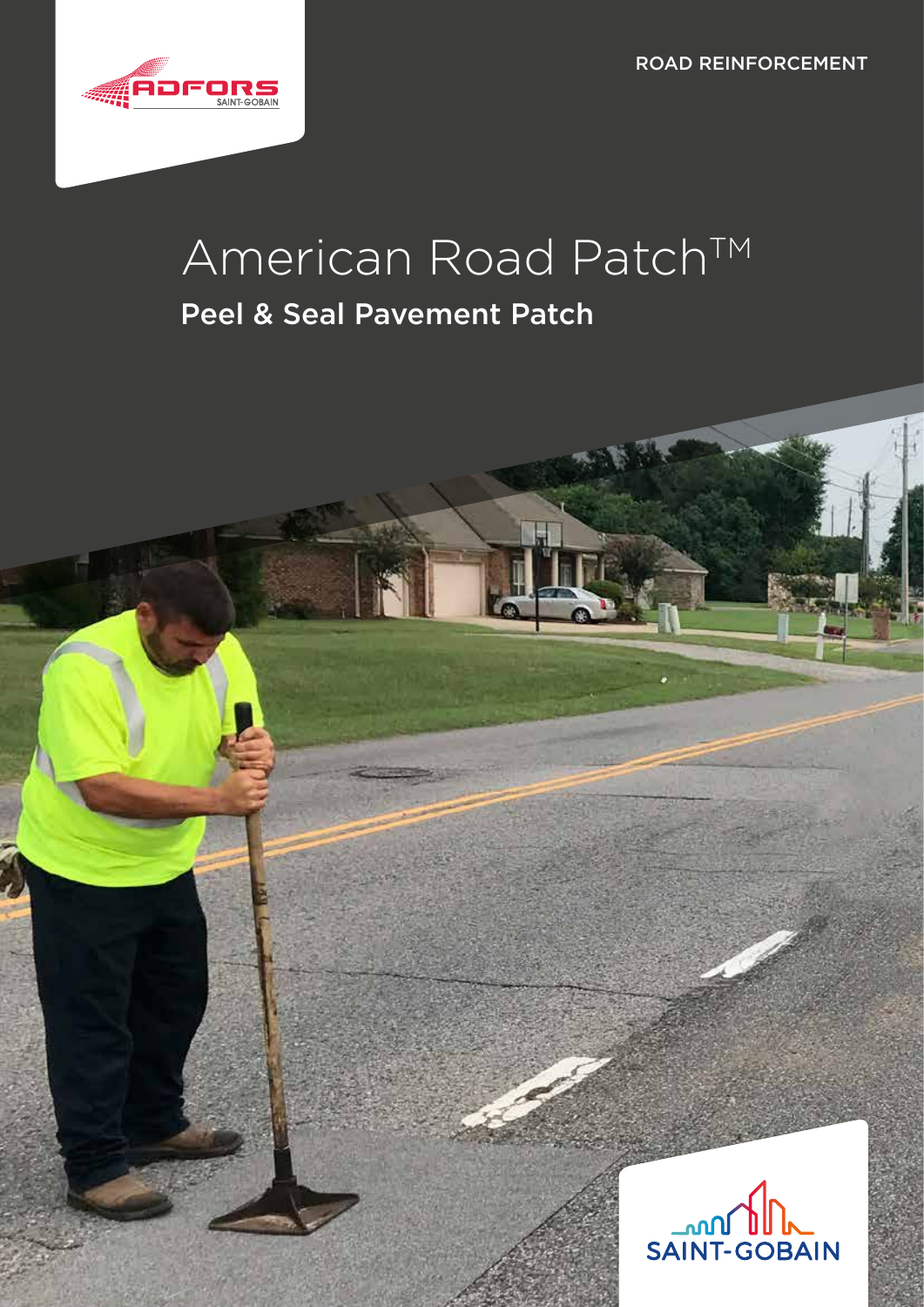## EASY. EFFECTIVE. LONG TERM REPAIRS.

#### Embeds into roadway to form a waterproof seal,

### extending the life of repairs.

#### Introducing patented American Road Patch™

Today's current road repair methods do not address the cause of the problem - keeping water out. Traditional repair methods use only fills, which are temporary at best. American Road Patch™ is the solution! Take the extra step now and avoid repeat repair work later.

#### American Road Patch™ Peel and Seal Repair Patch

embeds into the roadway forming a waterproof seal, extending the life of repairs. Unlike traditional methods, American Road Patch™ is a cost effective product that properly contains, strengthens, and seals potholes, cracks, and utility cut repairs.





Easy to apply without Pothole repair Crack & joint sealing High-strength fiberglass special trucks or equipment



Bonds to both asphalt or concrete



resistant



Patented technology



Repairs without shutting down roadway

### STOP THE REPAIR CYCLE





PEEL & SEAL Pavement Patch American Road Patch™

Seals, strengthens & contains repairs



#### APPLICATIONS









Seal utility cuts Manhole & utility surround



Hide/cover unused road markers



Fix uneven bridge joints



Current repair methods erode over time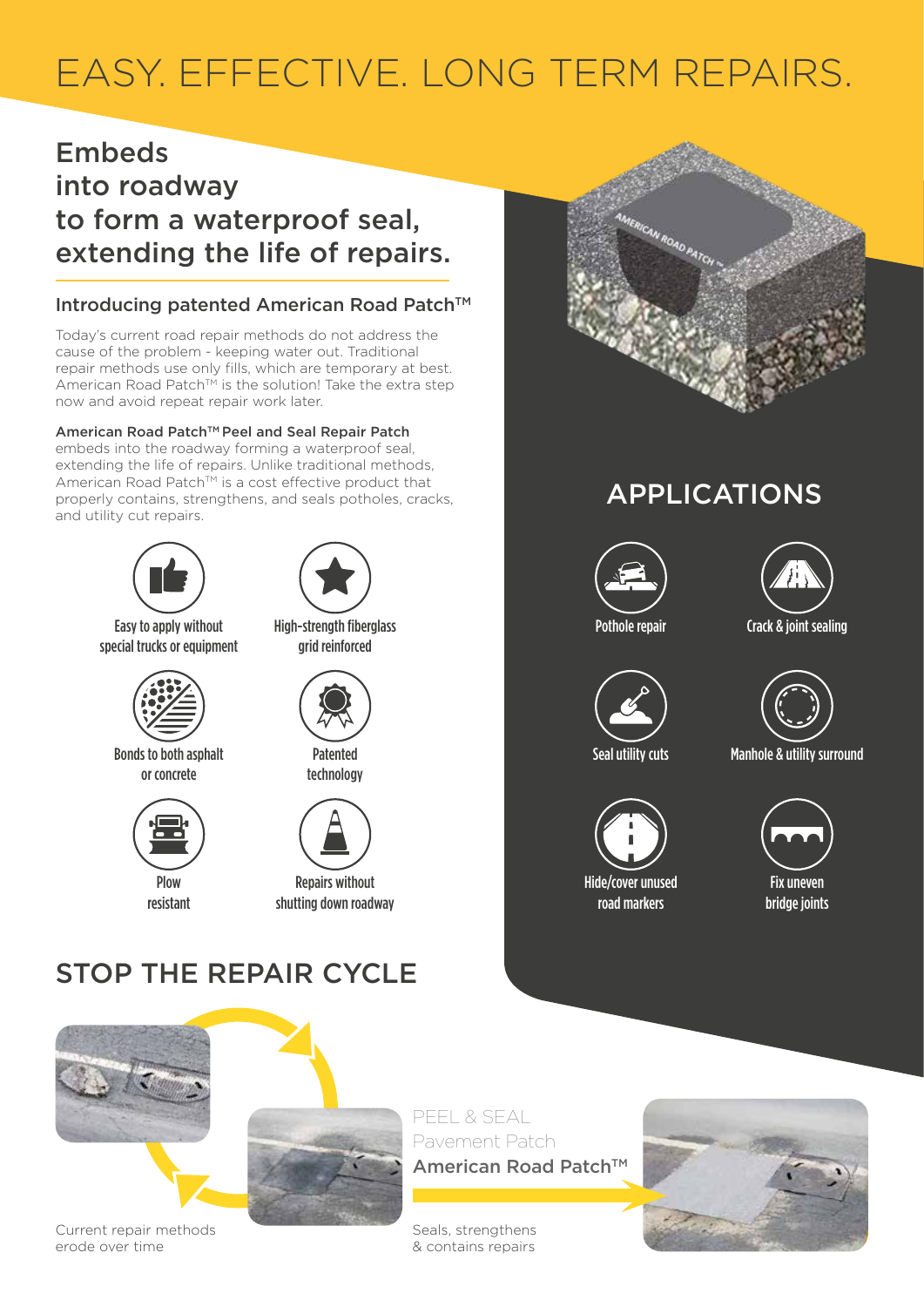### Application instructions for pothole repair:

- Remove broken crumbled asphalt material out of the pothole to where the side and base of the pothole is solid. If base is loose compact the base.
- Clean surrounding surface; remove all dust, debris, etc. If loose dust, debris, etc. remain it will negatively affect the performance of American Road Patch.
- All moisture must be removed. If any moisture remains it will negatively affect the performance of American Road Patch. To remove all moisture from, in, or around a pothole, a propane torch can be used to remove the moisture.
- Clean off any other contaminants such as salt, motor oil or anything that would prevent the American Road Patch product from adhering to the road surface.
- Fill and seal intersection cracks around repair. Water intrusion from cracks can reduce the life of the American Road Patch repair.
- Insert into the pothole a cold or hot asphalt fill mix. This material must be compacted so that the surface of the fill is level or slightly above (allowing for further compaction) the surface of the roadway. If hot mix is used, allow the hot mix to cool to below 104 °C before applying American Road Patch.
- If the ambient temperature during application is equal to or above 24 °C proceed to step 8. However, if the ambient temperature is below 24 °C during

application, apply propane torch to roadway surface (asphalt or concrete), where the American Road Patch will be placed and heat the roadway surface to a minimum of 104 °C. The temperature can be easily measured with a thermal or infrared thermometer. Maintaining the surface temperature around the pothole to 104 °C during the application of American Road Patch is critical to ensure that the patch adheres to the existing road surface, however avoid heating the road surface above 176 °C as temperatures above this limit can damage the product.

- Cut American Road Patch to extend beyond the existing pothole by 11 cm on all sides. If 2 or more pieces of American Road Patch are required to cover the pothole, a minimum of 8 cm overlap on the sides and/or ends must be used. Note: it is easier to cut American Road Patch from the back/film side vs. the side with granules (aggregate).
- Peel the release film off the back of the American Road Patch before installing it on the existing road surface.
- Apply the American Road Patch and roll, tamp or compress the sheet down to the clean, dry road surface.
- Expose to traffic upon completion as additional compaction will aid in the American Road Patch embedding in the existing road surface.



#### MADE IN



Patents 8.534.954 & 8.858.115, CA2887861